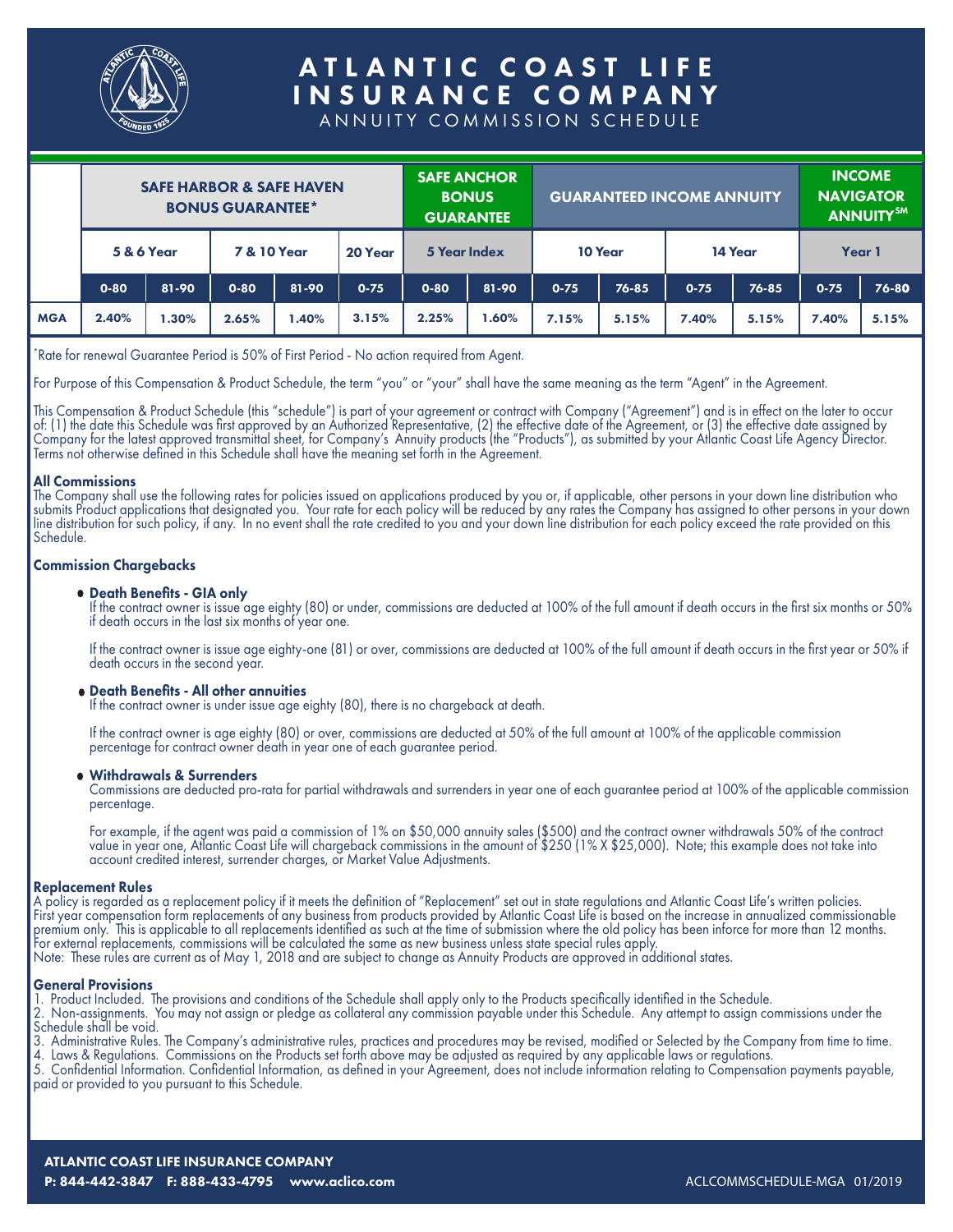

## ATLANTIC COAST LIFE INSURANCE COMPANY AGENCY CONTRACT

(revised 9/9/15)

Please Complete All Questions **Please Print of Type** Please Print or Type Please Print or Type

| <b>Individual Data</b>                                                                                                           |                            |        |             |
|----------------------------------------------------------------------------------------------------------------------------------|----------------------------|--------|-------------|
| Last                                                                                                                             |                            | First  | Middle      |
|                                                                                                                                  |                            |        |             |
| ADDRESSES (Check box for preferred mailing address)                                                                              |                            |        |             |
|                                                                                                                                  |                            |        |             |
| Street                                                                                                                           | City                       | County | State Zip+4 |
|                                                                                                                                  |                            |        |             |
| Street                                                                                                                           | City                       | County | State Zip+4 |
|                                                                                                                                  |                            |        |             |
| TELEPHONES (Check box for preferred contact number)                                                                              |                            |        |             |
|                                                                                                                                  |                            |        |             |
| □ Cell Phone ( ) ____________________    □Residence Phone ( ) _________________                                                  |                            |        |             |
| Date of Birth / /                                                                                                                |                            |        |             |
| How long have you been an agent or broker? The Professional Designations:                                                        |                            |        |             |
| <b>Agency Data</b> (Complete only if an Agency is being contracted)                                                              |                            |        |             |
|                                                                                                                                  |                            |        |             |
|                                                                                                                                  |                            |        |             |
| Street                                                                                                                           | <b>City City</b><br>County | State  | Zip Code    |
|                                                                                                                                  |                            |        |             |
| What type of agency are you? $\Box$ Corporation $\Box$ Partnership $\Box$ Sole Proprietor $\Box$ D/B/A $\Box$ Disregarded entity |                            |        |             |
| Who is the appointed agent officer with the Department of Insurance?                                                             |                            |        |             |

License Data Enclose a current copy of each state agent/agency insurance license (life and health) under which you will be selling ACL products.

Has a contract between you and ACL ever been terminated?  $\Box$  No  $\Box$  Yes If Yes, when?\_\_

General Information Please respond to all questions for you personally and any organization over which you have exercised control. If you answer "Yes" to any questions, you must attach an additional sheet explaining all relevant information and include supporting documents.

| 1. Do you have Errors & Omissions (E&O) coverage? (We require \$1 million/\$1 million for annuity sales)                                                                   |
|----------------------------------------------------------------------------------------------------------------------------------------------------------------------------|
| 2. Have you ever been convicted of any crime, other than minor traffic offenses?                                                                                           |
| 3. Has any insurance company ever canceled any contract of employment or your agent's appointment for<br>any reason other than non-production?                             |
| 4. Does any insurer or agent claim that you are indebted to them under any agency contract or otherwise? If<br>"yes," give amount of debt and how the debt will be repaid. |
| 5. Have you ever been refused an original or renewal license or had a license suspended or revoked or<br>terminated for any type of insurance license by any state?        |
|                                                                                                                                                                            |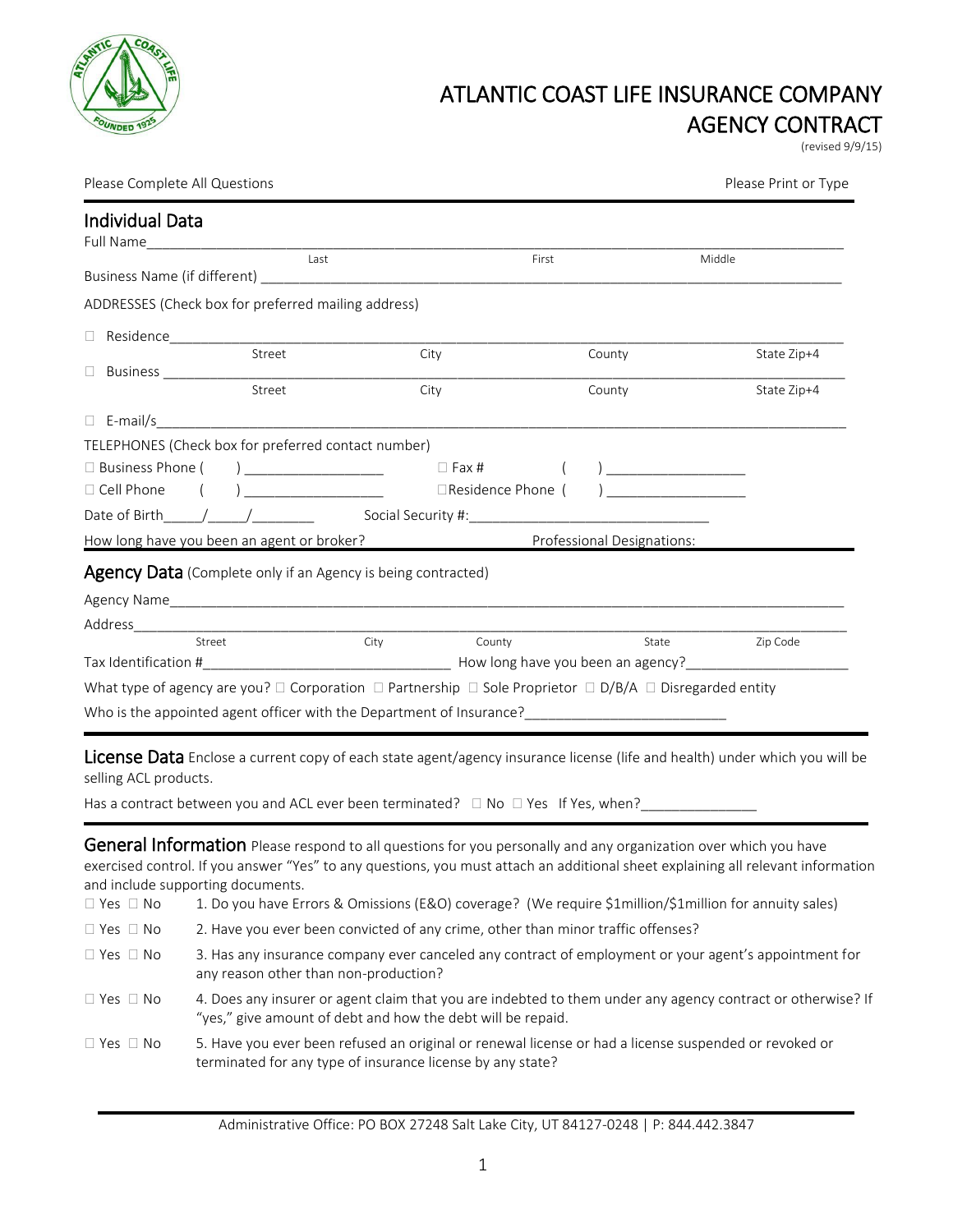| $\Box$ Yes $\Box$ No | 6. Have you ever been fined or had disciplinary action taken against you with any Department of Insurance?                                                         |
|----------------------|--------------------------------------------------------------------------------------------------------------------------------------------------------------------|
| $\Box$ Yes $\Box$ No | 7. Are you currently involved in any litigation or are there any unsatisfied judgments or liens (including state<br>or federal tax liens) against you?             |
| $\Box$ Yes $\Box$ No | 8. Do you currently have a pending bankruptcy or have you ever declared bankruptcy?                                                                                |
| $\Box$ Yes $\Box$ No | 9. Within the past 10 years, have you ever had a complaint filed against you that resulted in a fine, penalty,<br>cease or desist order, censure or consent order? |
| $\Box$ Yes $\Box$ No | 10. Have you ever defaulted on a (a) promissory note, or (b) any other debt, including consumer or credit<br>card debt?                                            |

I certify, under penalty of perjury, that all answers and responses to questions and inquiries contained in this application are true, correct and complete. I further certify that I have read and am familiar with the sections of the insurance code for the state/s in which I am seeking appointment and that I am withholding no information which would affect my qualification for this appointment with Atlantic Coast Life Insurance Company (ACL). I acknowledge that ACL has informed me that it may obtain consumer reports, reports of insurance department regulatory actions, and conduct investigative reports and background investigations on me or this agency for licensing purposes, initial and renewal state appointments, and at any other times ACL, at its discretion, deems necessary. I expressly authorize ACL to conduct these investigations and obtain consumer and credit reports and hereby authorize all persons and entities (including past and present employers) to provide ACL all requested information. I authorize ACL to use these reports and to provide them and any other pertinent information to all third parties where the third parties' legal interests and/or obligations are involved. I also authorize ACL to distribute any financial, business, legal, tax or work performance history regarding me or this agency that it receives from third parties or which is generated by ACL's data source that is not part of the investigative report, to all third parties including but not limited to agents or agencies that assume my debt balance responsibilities. By my signature below, I hereby release any individual or institution, including its officers, employees, or related personnel, both individually and collectively, from any and all liability for damages of whatever kind, which may, at the time, result to me, as a result of conducting any investigation and/or using said information or as a result of compliance with this authorization and request to release information or any attempt to comply with it. A copy of this authorization is as valid as the original. I understand that if contracted, this authorization will remain valid as long as I am contracted with ACL. ACL obtains consumer reports from: First Advantage Corporation, 100 Carillon Parkway, Suite 100, St. Petersburg, FL 33716.

Residents of California, Minnesota and Oklahoma have a right to request a copy of the consumer report which will disclose the nature and scope of the report.  $\Box$  Yes, please provide me a copy of the consumer report.

I certify that I have reviewed this application and acknowledge that this application will form a part of my agent agreement with ACL. I further understand that if any information provided in this application is found to be incorrect or incomplete, it may be grounds for rejecting this application or for termination of my contract, all in the sole discretion of ACL. I understand ACL will accept business from me upon completion and acceptance of the Agent Appointment Packet from the Home Office.

I have completed all necessary forms and submitted all fees and a copy of my current insurance license/s.

\_\_\_\_\_\_\_\_\_\_\_\_\_\_\_\_\_\_\_\_\_\_\_\_\_\_\_\_\_\_\_\_\_\_\_\_\_\_\_\_\_\_\_\_\_\_\_\_ \_\_\_\_\_\_\_\_\_\_\_\_\_\_\_\_\_\_

\_\_\_\_\_\_\_\_\_\_\_\_\_\_\_\_\_\_\_\_\_\_\_\_\_\_\_\_\_\_\_\_\_\_\_\_\_\_\_\_\_\_\_\_\_\_\_\_ \_\_\_\_\_\_\_\_\_\_\_\_\_\_\_\_\_\_

\_\_\_\_\_\_\_\_\_\_\_\_\_\_\_\_\_\_\_\_\_\_\_\_\_\_\_\_\_\_\_\_\_\_\_\_\_\_\_\_\_\_\_\_\_\_\_\_ \_\_\_\_\_\_\_\_\_\_\_\_\_\_\_\_\_\_

| Signature of Applicant | Date |
|------------------------|------|
|------------------------|------|

The General Agent accepts all responsibility for the applicant Agent and sponsors him as an Agent for Atlantic Coast Life.

General Agent – PRINT NAME (Direct Upline)

\_\_\_\_\_\_\_\_\_\_\_\_\_\_\_\_\_\_\_\_\_\_\_\_\_\_\_\_\_\_\_\_\_\_\_\_\_\_\_\_\_\_\_\_\_\_

General Agent – SIGNATURE Date

ACL Agency Director – SIGNATURE Date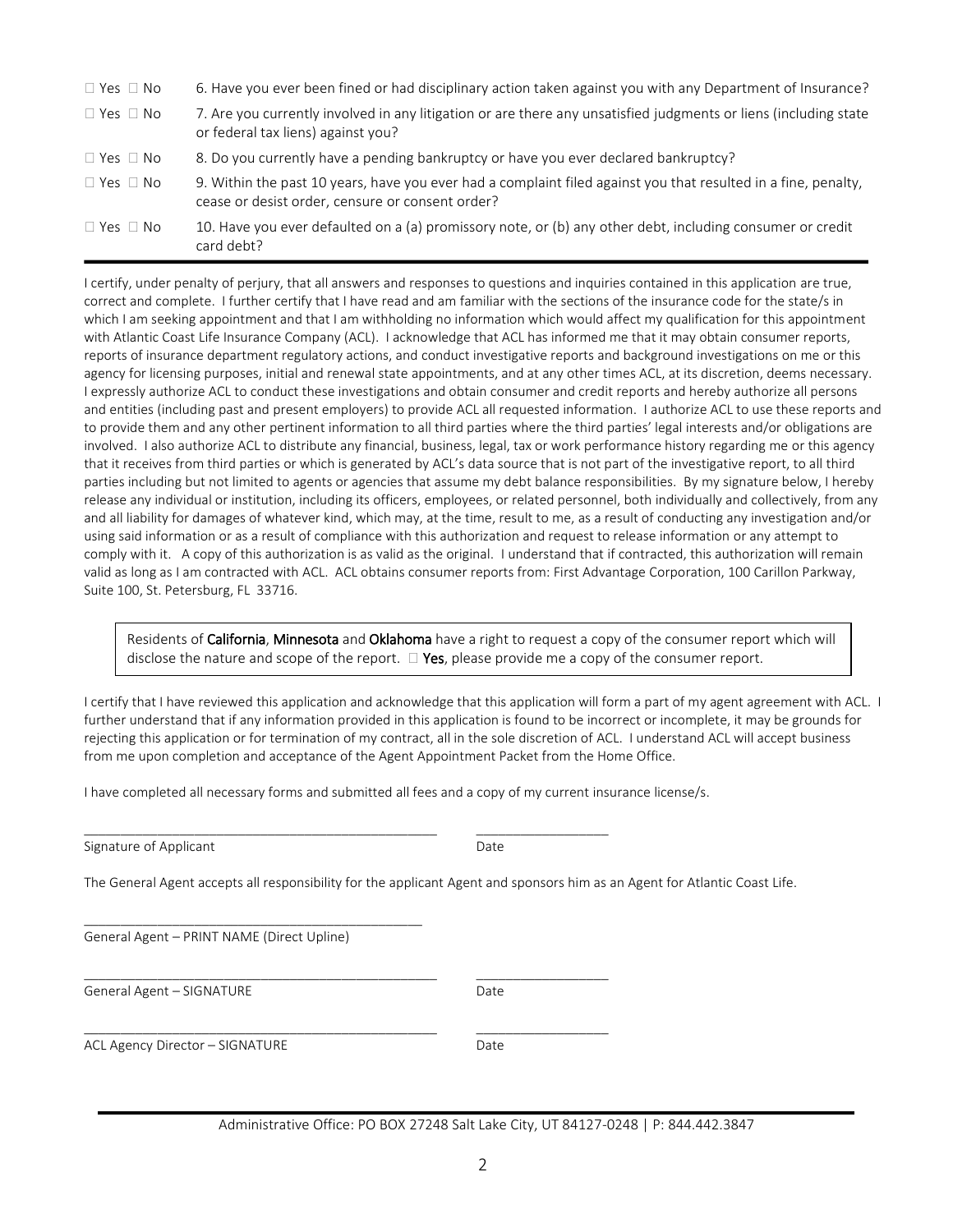

\_\_\_\_\_\_\_\_\_\_\_\_\_\_\_\_\_.

## ATLANTIC COAST LIFE INSURANCE COMPANY AGENCY CONTRACT

| THIS AGREEMENT made and effective this | dav of                                                                                                             | between ATLANTIC COAST LIFE INSURANCE |
|----------------------------------------|--------------------------------------------------------------------------------------------------------------------|---------------------------------------|
|                                        | COMPANY, a South Carolina corporation, whose home office is situated at 1565 Sam Rittenberg, Charleston, SC 29407, |                                       |
| hereinafter called the "Company", and  |                                                                                                                    |                                       |
| County. State of<br>οf                 | , hereinafter referred to as the "Agent".                                                                          |                                       |

The Agent is:  $\Box$  an individual,  $\Box$  a partnership,  $\Box$  a disregarded entity,  $\Box$  a corporation organized under the laws of the State of

WITNESSETH: That these two Parties agree to transact business upon the following terms and conditions:

AUTHORITY TO SOLICIT. The Agent is hereby authorized to solicit applications for insurance and annuities for the Company; both personally and through properly licensed Sub-Agents appointed and assigned by the Company to the Agent from time to time.

SUB-AGENTS. The Agent has the authority to recruit, and recommend for appointment to the Company, other Agents and or Agencies. Those who are appointed by the Company, in its discretion, are referred to below as "Sub-Agents". The Agent, agrees to use his best efforts to ensure that any Sub-Agent appointed on his recommendation is properly trained and supervised, and shall be responsible for such Sub-Agent's faithful performance of his contractual obligations with the Company.

GENDER and NUMBER. Any references in this Contract to gender is not limited to that gender but is intended to apply to either gender or to any legal entity not having a gender. The number of all words shall include the singular and the plural.

DUTIES. The Agent shall promote and safe-guard the best interests and good name of the Company; shall fairly, truthfully and properly represent the Company and its products and services; and shall faithfully perform, in an ethical and professional manner, all the duties within the scope of the appointment under this Contract. In particular, but without limitation, the Agent agrees to perform the duties set forth below:

Knowledge. Agent shall read and become familiar with all state insurance laws, the provisions of all the Company's insurance policies and attend the Company's sponsored training sessions as deemed necessary by the Company. Conformity with law. Agent agrees to comply with all civil and criminal laws and statutes and with state insurance laws, regulations and policies.

Company Rules & Regulations. Agent shall strictly observe each and all the rules, regulations, policies, procedures and requirements set forth periodically by the Company.

Disclosure & Notification. Agent will promptly make known and available to the Company all information which comes into Agent's possession or knowledge at any time concerning the underwriting of a risk, or of Agent's or Sub-Agent's suitability to perform or failure to perform any provision of this Contract. Agent shall promptly notify Company upon receiving notice of potential, threatened, or actual litigation or any regulatory inquiry or complaint with respect to this Agreement or any Product. Company shall have final decision-making authority to assume the administration and defense of any such action. A copy of the correspondence or document received shall accompany each notice Licenses. Agent, at Agent's cost and expense, will keep in good standing all licenses that are required to solicit applications for policies to be issued by the Company.

**Bond.** The Agent shall, on demand by the Company, maintain a surety bond or Errors and Omissions policy satisfactory to the Company.

Collection & Transmittal. For each application of insurance or annuity, the Agent shall collect the first full premium in check or money order or equivalent, and shall promptly pay said premium over to the Company, and deliver said premium and all applications to the Company in whatsoever manner the Company shall direct. Agent agrees that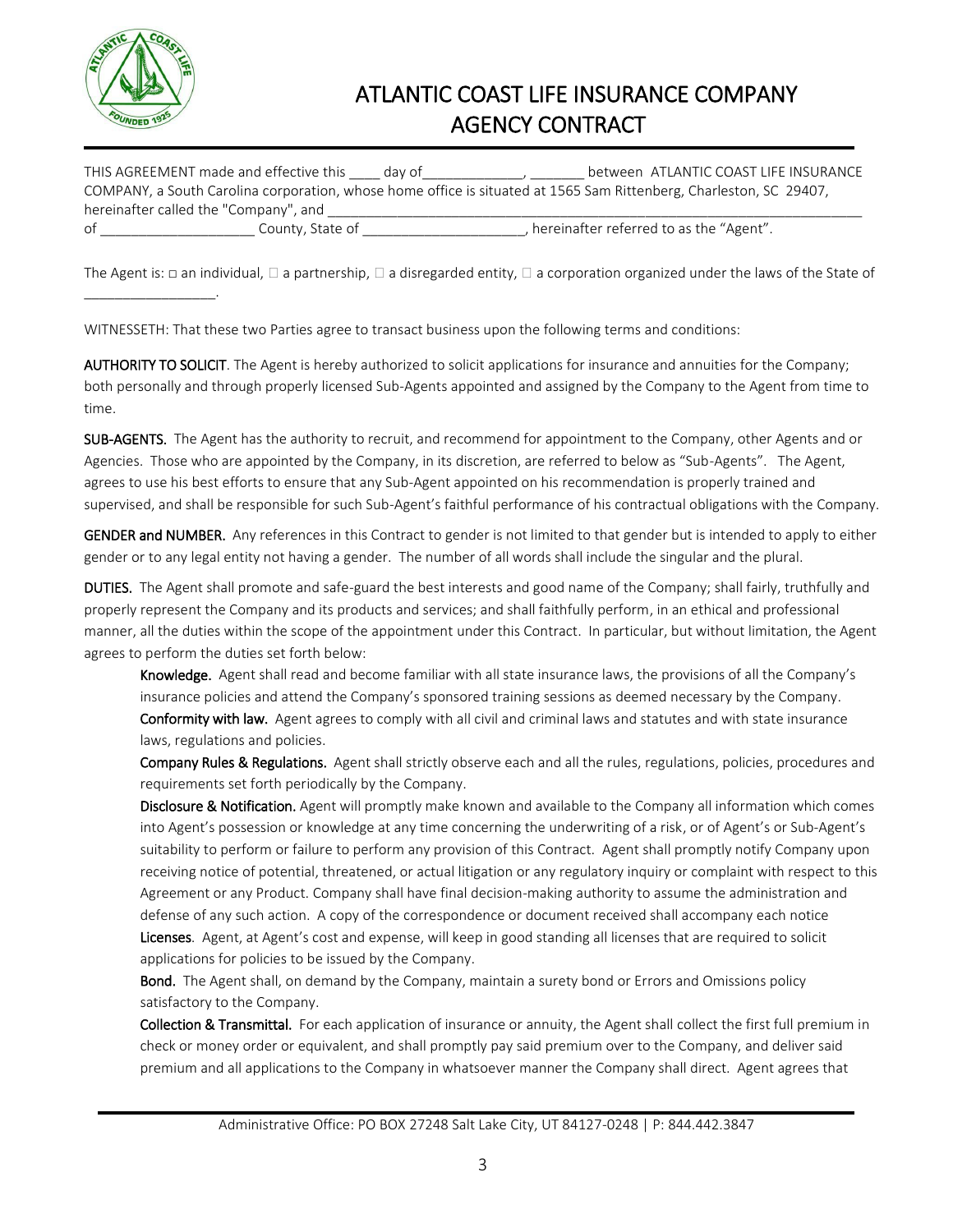he/she holds any funds collected for the Company in trust for the Company and agrees to keep any such funds separate and shall pay the same, without offsets or deductions, as the Company shall direct.

Delivery. Unless prohibited by state law, Agent agrees not to deliver a policy unless Agent can reasonably determine that the proposed insured is in as good health as at the time of application, and unless the first premium has been fully paid. Agent agrees to return to the Company's home office any policy which cannot be delivered, for any reason, within thirty (30) days of the date on the policy.

Servicing. Agent will provide for all usual and customary services, and provide any customary assistance, to insureds and policyholders.

Records. Agent shall keep regular and accurate records of all transactions related to this Agreement for a period of at least five years from the date of such transactions, or longer if required by federal or state law or regulation; and Company shall have the right, during normal business hours and with reasonable notice, to inspect, audit and make copies from the books and records of Agent for the purpose of verifying Agent's compliance with the provisions of this Agreement.

TERRITORY. The Agent and his Sub-Agents may solicit applications for insurance only in territories approved by the Company in which they and the Company are duly licensed and authorized to conduct business.

LIMITATION OF AUTHORITY. All powers and authority granted to Agent are limited to only those expressly provided under this Contract, and shall continue only during the duration of this Contract and shall terminate on the date of termination hereof. The Agent has no authority to:

Alteration. Alter, modify, waive, discharge or change any of the terms, rates or conditions of the Company's policies or contracts

Expense or Liability. Incur any expense or liability on account of, or otherwise bind the Company without specific prior written approval from the Company

Premium Payments and Reinstatement. Extend the time for payment of any premium or waive any premium, or bind Company to reinstate any terminated contract, or accept payment in any form other than a customer check or money order payable to the Company or other method authorized by Company.

Respond in Connection with Proceeding. Institute or file a response to any legal or regulatory proceeding on behalf of Company in connection with any matter pertaining to this Agreement or any Product, without Company's prior written consent.

Replacement. Replace any existing insurance product or annuity contract unless the replacement is in compliance with all applicable laws and regulations and is in the best interest of the customer. The decision whether to replace an insurance product or annuity contract should be made by the customer. To help the customer make a decision regarding any proposed replacement, Special Agent must provide the customer with full disclosure (both positive and negative) of all relevant information.

Misrepresentation. Misrepresent any provision, benefit, or premium of any Product.

Endorse. Endorse checks payable to the Company.

Other. Any act other than as expressly authorized herein.

RELATIONSHIP. The relationship between the Company and the Agent shall be that of independent contractors, and not that of employer and employee, partners or joint venturers. The Agent shall be free to exercise independent judgment as to the time and manner in which he may perform the services authorized to be performed under this Contract, but the Company may from time to time prescribe rules and regulations with respect to the conduct of the business covered hereby, not interfering with such freedom of action of the Agent, which rules and regulations the Agent will conform to and observe.

COMMISSIONS. During the term of, and subject to the provisions of this Contract, and subject to the rules and regulations of the Company, the Agent shall be entitled, as full compensation for all of his services and expenses hereunder, those commissions as set forth in the Schedule of Commissions attached hereto and incorporated herein by reference, on all business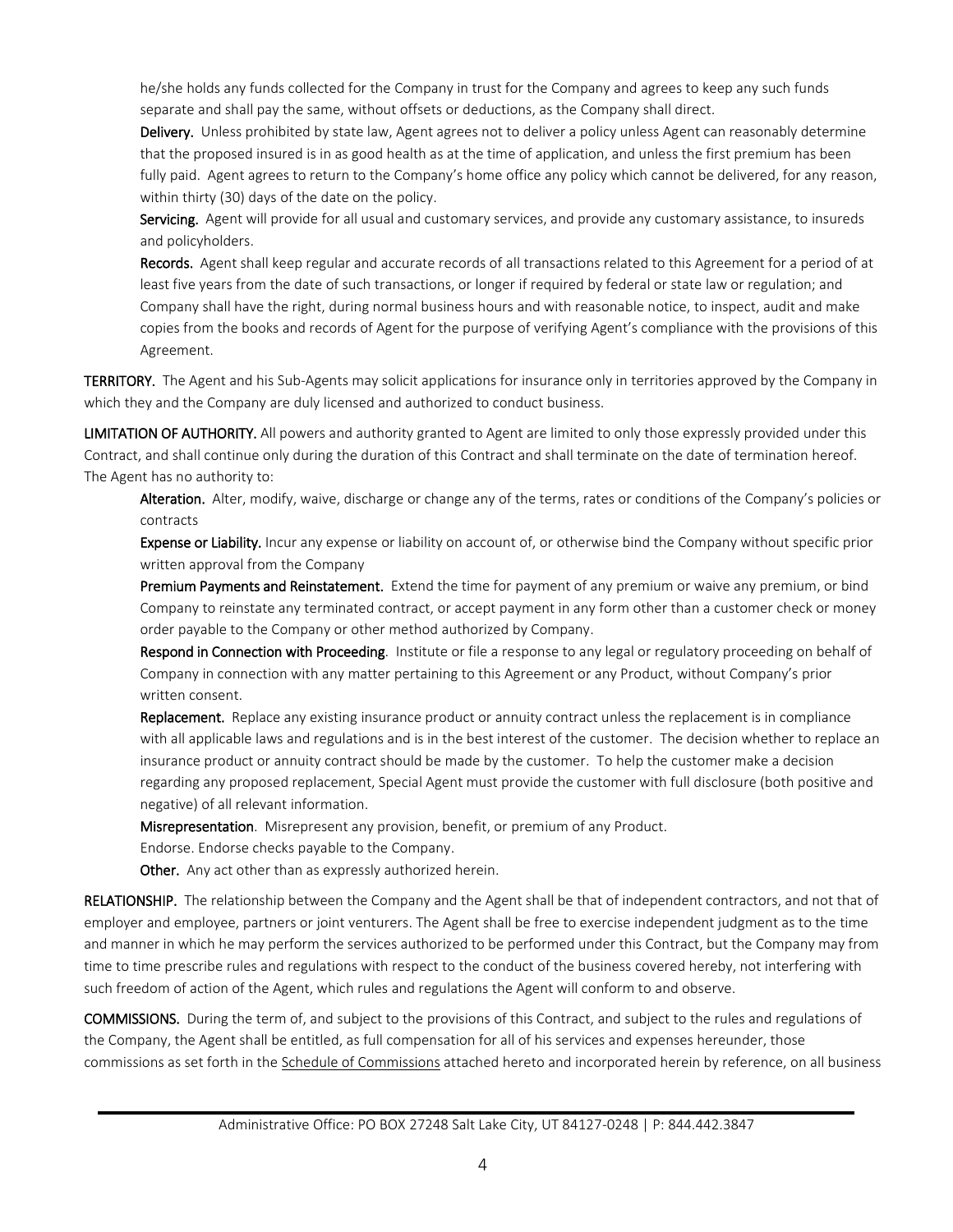produced by him personally or by his Sub-Agents and paid for in cash or equivalent to the Company at its home office in Charleston, SC, less Commissions due his Sub-Agents by reason of any contract which any Sub-Agents holds with the Company. This Schedule may be modified periodically by the Company upon 30 days written notice. Such changes will not be retroactive but will apply only to applications received on or after the effective date of change. Agent specifically recognizes and accepts responsibility for payment of any taxes levied by federal, state or local authorities as a result of compensation arising hereunder.

VESTED COMMISSIONS. If this Contract is terminated by the Company or the Agent, or should the Agent die or become totally disabled while this Contract is in force, he, or in the case of his death, his heirs or legal representatives shall, except as hereinafter provided in this Contract, receive commissions that accrue under the provisions of this Contract, if any.

COMMISSION CHARGE-BACKS AND REFUNDS. Should the Company for any reason refund any premium on any policy secured hereunder, then the Agent shall repay, on demand, any commissions received on that premium. A failure to repay these commissions is agreed to constitute authorization for the Company to offset such amounts against any commissions due the Agent on any policy secured hereunder.

TRANSFER OF COMMISSIONS. Whenever a Sub-Agent, secured by an Agent pursuant to this Contract, fails to be entitled to the Renewal Commissions to which he would have been otherwise entitled under his Contract with the Company, all such Renewal Commissions shall, during the continuance of this Contract, be paid to the Agent, providing the Agent continues to service the Sub-Agent's business in force with the Company and makes a diligent effort to conserve such business. A failure to comply with this provision will deny the Agent the right to any such Renewal Commissions and the Company will assign another agent to service the business and collect the commissions.

EXPENSES. The Agent shall pay all expenses incurred by him or his Sub-Agents in the performance of this Contract and, when requested by the Company, shall furnish a bond of indemnity in such form and amount as may be approved by the Company. Any such expenses not paid by the Agent may be offset by the Company against any commissions payable to the Agent or Sub-Agents.

ADVERTISING. If Agent requests the Company do advertising, Agent agrees to reimburse the Company the agreed cost of such advertising. Agent may prepare and distribute advertising materials, at his/her own cost, provided that the same are approved by the Company and by the governmental authorities of all states or territories in which the materials are distributed. Agent recognizes that the Company retains a proprietary interest in any such advertising material that uses the name of the Company or any of its products, and any leads resulting therefrom shall be private material subject to the Privacy provisions of this Agreement. Agent agrees to not advertise or publish any matter or thing concerning the Company or its policy without filing a proposed copy of such material with the Company and obtaining approval, signed by an Officer of the Company.

TRAINING & ADVERTISING MATERIALS. If any training materials, sales ads or similar services are furnished to the Agent by the Company, it is for the purpose of assisting the Agent, and not to control the Agent. Such materials are considered to be proprietary information and the intellectual property of the Company. Agent will return all materials to the Company upon request or termination of this Contract. Agent acknowledges that unauthorized retention or disclosure of this information or materials will damage the Company.

LIABILITY. The Agent shall be jointly and severally liable, with each Sub-Agent, to the Company for the payment of all monies due from the Agent or his Sub-Agents, or debit balances on the account of the Agent or his Sub-Agents, or debit balances resulting from loans to the Agent or Sub-Agents from the Company. The Company's books and records shall be prima facie evidence of such debit balances or loans due. The Agent hereby assigns to the Company, with recourse, as collateral for all such monies due or debit balance or loans, all amounts due and to become due to the Agent from each Sub-Agent or from the Company, and all notes of Sub-Agents in favor of the Agent. The Agent agrees to execute all other documents required of him by the Company in order to properly evidence and effectuate such assignments, and to guarantee the legal enforceability thereof.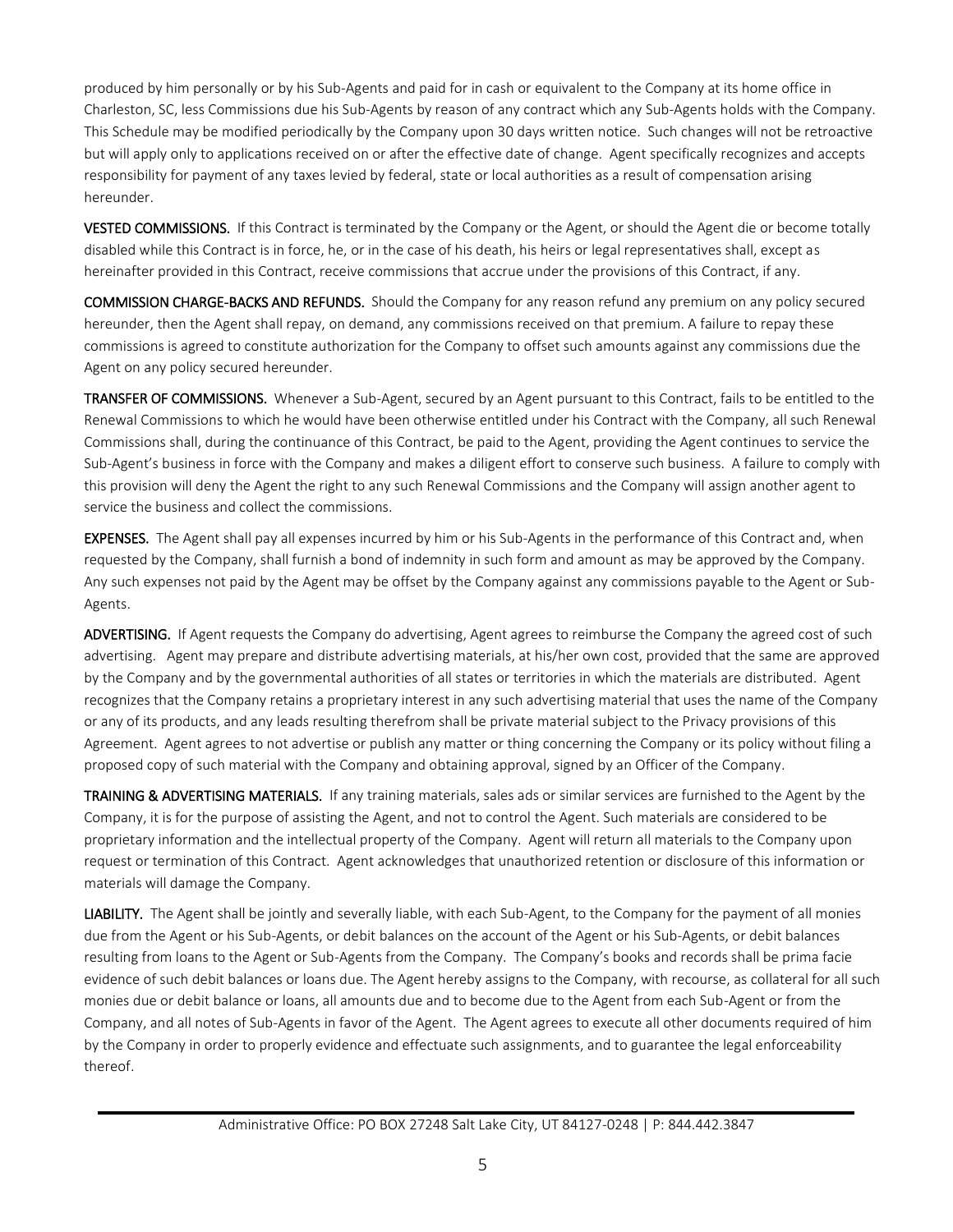INDEBTEDNESS. Unless otherwise specifically provided, all debts due to the Company, including advances to the Agent or his Sub-Agents against commissions or other compensation, are payable upon demand and are not recoverable solely from commissions or other compensation.

The Company may at any time offset any debt or debts due from the Agent to the Company arising from his transactions under this or any previous or subsequent contract against any commission or other compensation due or to become due him from the Company and any and all affiliates of the Company.

ASSIGNMENTS. No assignment of any commission or any other monies, or any portion thereof due to or to become due the Agent hereunder shall be valid unless authorized in advance and in writing by an Officer of the Company. Any assignment so authorized shall he subject to any and all indebtedness of the Agent or his Sub-Agents to the Company then existing or thereafter accruing.

MONTHLY ACCOUNTING. The Company shall furnish the Agent with a monthly statement on a timely basis indicating all premiums collections, commissions earned and payments made to the Agent. The Agent shall notify the Company of all possible errors in the accounting statement within ninety (90) days of the closing of the monthly accounting period. A failure to give such notification shall be considered a waiver of the right to object to such accounting by the Agent.

TERMINATION. This Contract shall terminate on the earliest of the following dates:

a. The date of death, dissolution, liquidation, bankruptcy, insolvency, or total and permanent disability, of any Party to this Contract;

b. The date specified in a notice of termination which may be given by the Company, such date being not less than thirty (30) days from the date the notice is delivered personally or is mailed to the last known address of the Agent;

c. The date of any material violation by the Agent of any term or condition of this Contract;

d. The date the Agent does any of the actions described below in "Termination of Vested Commissions" paragraph:

TERMINATION OF VESTED COMMISSIONS. If the Agent or Sub-Agent at any time: (1) withholds or embezzles Company funds, (2) performs any fraud or dishonesty against the Company or its policyholders; (3) induces or attempts to induce policyholders of the Company to lapse, replace, or otherwise terminate their policies, (4) induces or attempts to induce any Agent or Subagent to leave the Company's service, (5) suffers a termination of his license for cause by the Insurance Department of any state, or (6) fails to pay on demand any monies due the Company or any affiliate of the Company, his right to all commissions or other compensation thereafter payable under this Contract, under any prior contract, and under any other contracts then in force with the Company may be terminated by the Company.

EFFECT OF TERMINATION. Upon any termination of this Contract, any and all of Agent's obligations to the Company shall mature, accelerate and become immediately due and payable in full, and Agent shall immediately and without further notice return to the Company all then undelivered policies and all other Company and Private materials and property in the possession or under the control of Agent. Upon termination, Agent shall have no further authority to Solicit business for the Company, nor to Recruit Agents, nor to collect money for the Company, nor to represent the Company in any manner; but all other provisions of this agreement shall survive its termination.

If, subsequent to termination of this Contract, Agent shall misappropriate or impair any funds or property of the Company or any funds received on account of the Company, or fail to remit any funds due or property of the Company within ten (10) days after receipt of demand therefore, the Company shall be fully and completely discharged with respect to any and all its obligations under this Contract, including, but not limited to, the payment of any commissions.

PRIVACY. Agent agrees to keep all non-public personal and confidential information private and to have such personnel, training, facilities and procedures in place to comply with all laws and regulations. All lists of insureds, leads, contacts, materials, sales aids, agent's manuals, records and so on are proprietary and confidential and are not to be provided to anyone other than Company agents without written Company consent.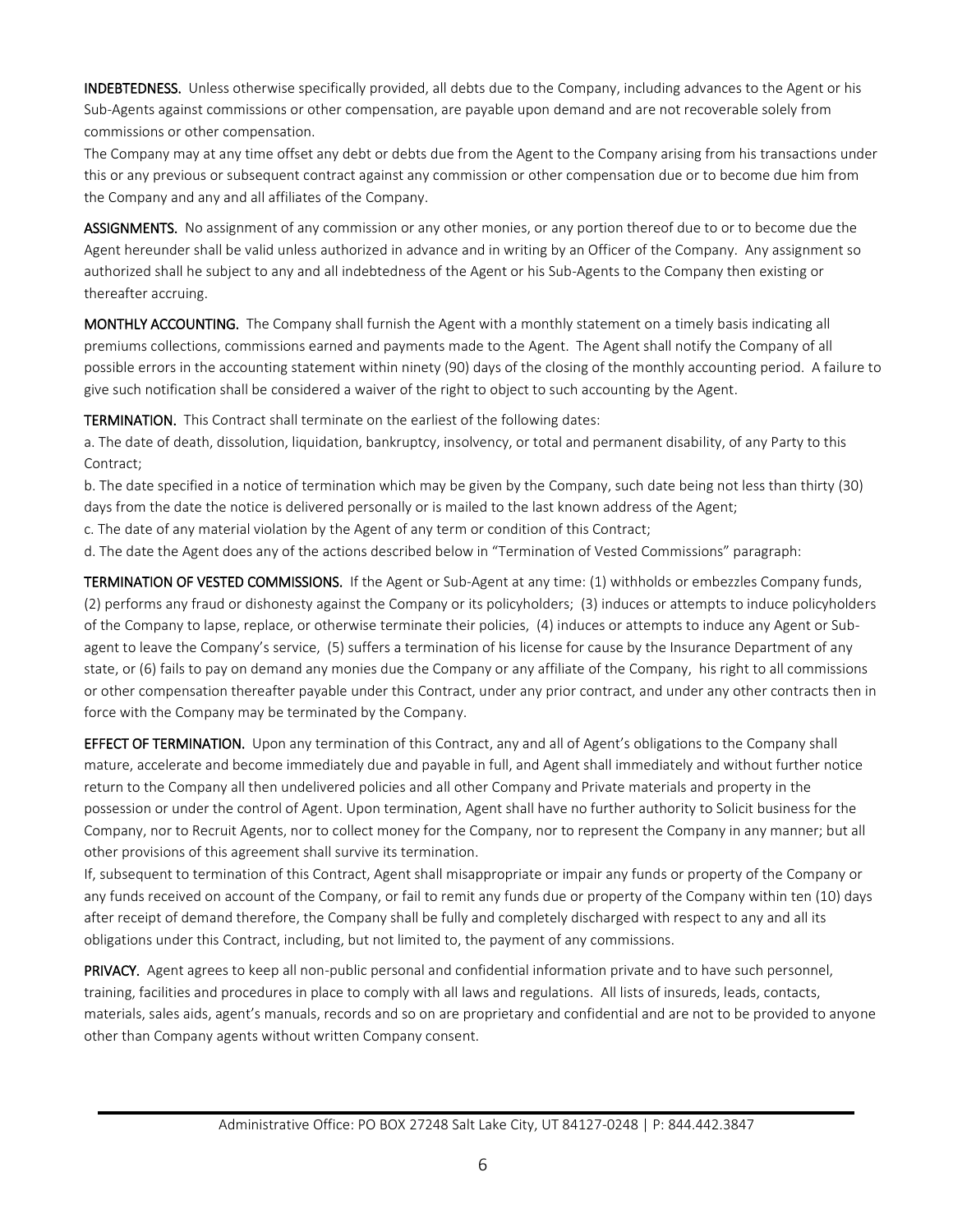NOTICE. Any written notice required under this Contract shall be deemed received on the date mailed, if sent properly addressed to the last known address of the other party by prepaid certified mail, return receipt requested and, if otherwise given, on the date actually received.

SEVERABILITY. Any provision of this Contract which shall prove to be invalid, void or illegal shall in no way affect, impair or invalidate any other provision contained herein, and such other provisions shall remain in full force and effect.

WAIVER. The failure or forbearance or neglect of the Company to insist upon the strict performance of any provision of this Contract or of any rule or regulation of the Company shall not be construed as a waiver thereof, but such provisions, rules and regulations shall continue to be in full force and effect.

ENTIRE AGREEMENT. This Agreement and other written documents executed by the parties hereto contain the entire agreement between the parties and there are no verbal representations, warranties, or agreements of any kind whatsoever. This agreement supersedes and replaces any and all other agreements between the Agent and the Company relating to the same matters. However, all financial obligations of the Parties to each other under any such prior contract(s), including debit balances, other debts, liens, rights to offset, and the obligation to pay commissions, still exist and will be combined and merged with similar obligations under this Contract

AMENDMENT. No term or provision of this Agreement may be changed, waived, discharged or terminated orally, but only by an instrument in writing signed by the party against which enforcement of the change, waiver, discharge or termination is sought. No such modification or change will bind the Company, unless it is in writing signed by an officer of the Company, and expresses an intention to modify or change this Contract.

COUNTERPARTS. This Agreement may be executed in counterparts, each of which shall be deemed an original, but all of which together shall constitute one and the same instrument.

GOVERNING LAW. To the fullest extent controllable by our stipulation, this Contract shall be construed in accordance with the laws of South Carolina applicable to contracts performed entirely within the State. All sums or amounts due or to become due to either party are payable in Charleston, South Carolina. Any interpretation of the language, intent, performance or obligation of this Contract shall be done in accordance with the laws of the state of South Carolina.

JURISDICTION, VENUE, ATTORNEY'S FEES AND COSTS. The Agent agrees that he shall be responsible for all costs including reasonable attorney fees, if any, incurred in the collection of any outstanding loan balances, debit balances, or account balances, accruing pursuant to this Contract and further agrees to the jurisdiction of any court of competent jurisdiction in Charleston, South Carolina for purposes of resolving any conflicts under this Contract or for the purposes of allowing the Company to recover any amounts owed, including amounts loaned subsequent to the execution of this Contract. The Agent knowingly waives any objection to venue or the jurisdiction of the court.

IN WITNESS WHEREOF, the parties hereto have executed this Contract with the effective date as above written.

| Agent Printed Name                                              | Signature |
|-----------------------------------------------------------------|-----------|
| Social Security / Tax I.D. Number                               | Date      |
| General/Supervising Agent Name and Signature<br>(Direct Upline) | Date      |

ATLANTIC COAST LIFE INSURANCE COMPANY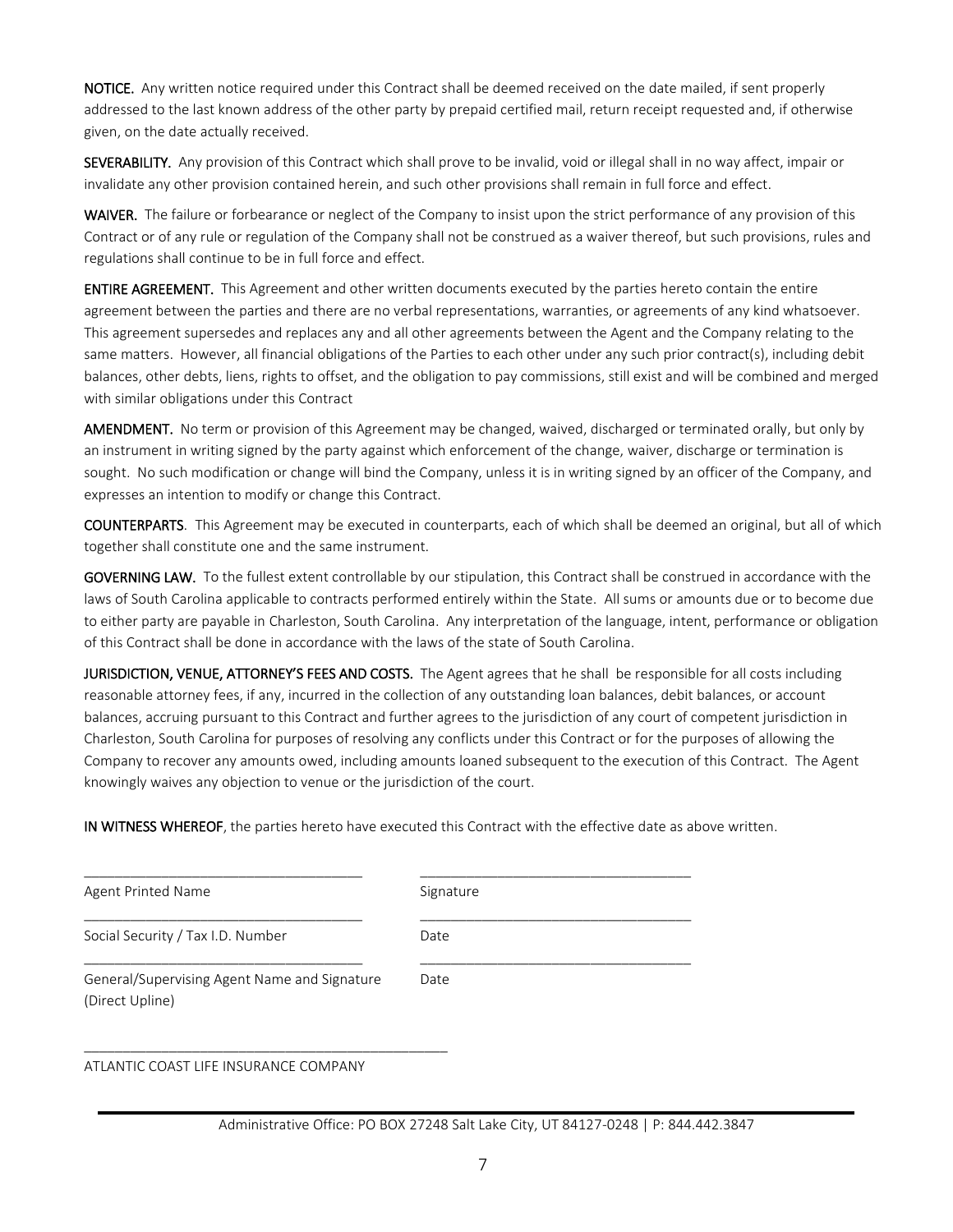# ATLANTIC COAST LIFE INSURANCE COMPANY HIPAA AGENCY CONTRACT PRIVACY ADDENDUM

### I. GENERAL PROVISIONS

Section 1. Effect. The terms and provisions of this Addendum are incorporated in and shall supersede any conflicting or inconsistent terms and provisions of the Contract to which this Addendum is attached, including all exhibits or other attachments thereto and all documents incorporated therein by reference (this "Agreement"), effective as of

\_\_\_\_\_\_\_\_\_\_\_\_\_\_(date). Any ambiguity in this Addendum shall be resolved to permit the Company to comply with the Privacy Standards.

Section 2. Amendment. Agent and the Company agree to amend this Addendum to the extent necessary to allow either Agent or the Company to comply with the Privacy Standards (45 C.F.R. Parts 160 and 164), the Standards for Electronic Transactions (45 C.F.R. Parts 160 and 162) and the Security Standards (45 C.F.R. Part 142) (collectively, the "Standards") promulgated or to be promulgated pursuant to the Health Insurance Portability and Accountability Act of 1996 ("HIPAA") and other applicable federal or state regulations or statutes. Agent and the Company will fully comply with all applicable Standards and other applicable federal or state regulations or statutes and will amend this Addendum to incorporate any material required by the Standards, such regulations or statutes.

Section 3. Definitions. Capitalized terms used herein without definition shall have the respective meanings assigned to such terms in Part IV of this Addendum.

## II. OBLIGATIONS OF AGENT

Section 1. Use and Disclosure of Protected Health Information. Agent may use and disclose Protected Health Information only as required to satisfy its obligations under this Agreement, as permitted herein, or as required by law, but shall not otherwise use or disclose any Protected Health Information. Agent shall not, and shall ensure that its directors, officers, employees, contractors and agents do not, use or disclose Protected Health Information in any manner that would constitute a violation of the Privacy Standards if done by the Company, except that Agent may use Protected Health Information if necessary (i) for the proper management and administration of Agent, (ii) to carry out the legal responsibilities of Agent or (iii) to provide Data Aggregation services relating to the Health care operations of the Company. Agent hereby acknowledges that, as between Agent and the Company, all Protected Health Information shall be and remain solely the property of the Company, including any and all forms thereof developed by Agent in the course of fulfilling its obligations pursuant to this Agreement. Agent further represents that, to the extent Agent requests the Company to disclose Protected Health Information to Agent, such request is only for the minimum Protected Health Information necessary for the accomplishment of Agent's purpose.

Section 2. Safeguards Against Misuse of Information. Agent agrees that it will use all appropriate safeguards to prevent the use or disclosure of Protected Health Information other than pursuant to the terms and conditions of this Addendum.

Section 3. Agent's Duty to Mitigate. Agent agrees to mitigate to the extent practicable any harmful effect that is known to Agent of a use or disclosure of Protected Health Information by Agent in violation of this Addendum.

Section 4. Reporting of Violations. Agent shall, within thirty (30) days of becoming aware of any use or disclosure of Protected Health Information not provided for by this Addendum by Agent or any of its officers, directors, employees, contractors or agents, report such use or disclosure to the Company.

Section 5. Agreements by Third Parties. Agent shall enter into and maintain an agreement, with each agent and subcontractor that has or will have access to Protected Health Information, under which the agent or subcontractor is legally bound by the same restrictions with respect to Protected Health Information that apply to Agent pursuant to this Addendum.

Section 6. Access to Information. Within ten (10) days of a request by the Company for access to Protected Health Information about an individual contained in a Designated Record Set, Agent shall make available to the Company or, as directed by the Company, to the individual, such Protected Health Information. In the event any individual requests access to his or her Protected Health Information directly from Agent, Agent shall within two (2) days forward such request to the Company. Any denials of access to the Protected Health Information requested shall be the responsibility of the Company.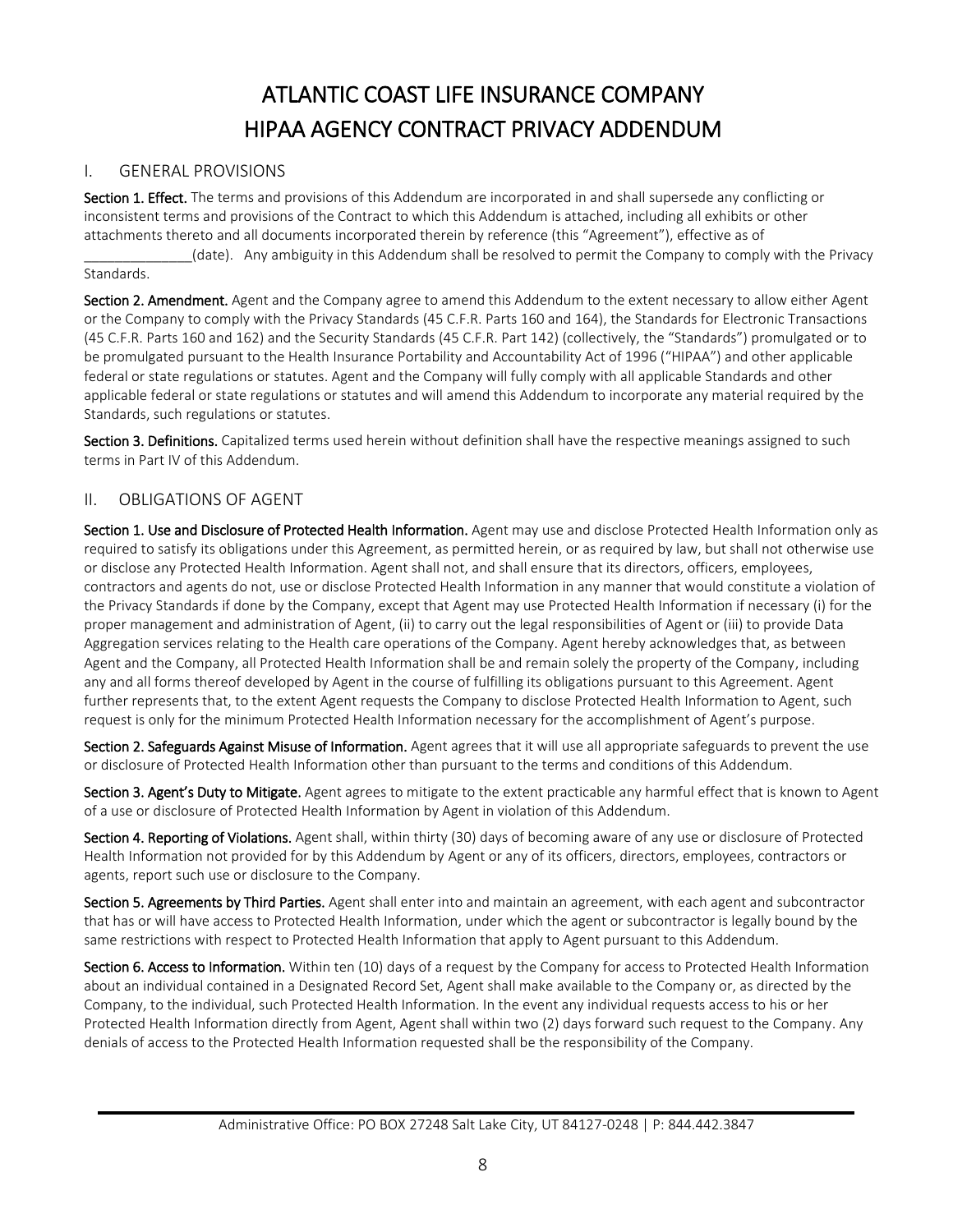Section 7. Availability of Protected Health Information for Amendment. Within thirty (30) days of receipt of a request from the Company for the amendment of an individual's Protected Health Information or a record regarding an individual contained in a Designated Record Set, Agent shall provide such information to the Company for amendment and incorporate any such amendments in the Protected Health Information as required by 45 C.F.R. § 164.526. Any denials of requested amendments shall be the responsibility of the Company.

Section 8. Documentation of Disclosures. Agent agrees to document such disclosures of Protected Health Information and information related to such disclosures as would be required of the Company to respond to a request by an individual for an accounting of disclosures of Protected Health Information in accordance with 45 C.F.R. § 164.528.

Section 9. Accounting of Disclosures. Within thirty (30) days of receipt of notice from the Company that it has received a request for an accounting of disclosures of Protected Health Information, other than disclosures excepted under 45 C.F.R. § 164.528 (a). Agent shall provide to the Company the information in Agent's possession that is required for the Company to make the accounting required by 45 C.F.R. § 164.528 (b) and (c). At a minimum, Agent shall provide the Company with the following information for each disclosure; (i) the date of the disclosure, (ii) the name of the entity or person who received the Protected Health Information and, if known, the address of such entity or person, (iii) a brief description of the Protected Health Information disclosed, and (iv) a brief statement of the purpose of such disclosure which includes an explanation of the basis for such disclosure. In the event an individual's request for an accounting is delivered directly to Agent, Agent shall within two (2) days forward such request to the Company. Agent hereby agrees to implement an appropriate recordkeeping process to enable it to comply with the requirements of this section.

Section 10. Availability of Books and Records. Agent hereby agrees to make its internal practices, books and records including policies and procedures relating to the use and disclosure of Protected Health Information available to the Secretary for purposes of determining the Company's compliance with the Privacy Standards.

Section 11. Indemnification. Agent hereby agrees to indemnify and hold the Company, its employees, officers and directors harmless from and against any and all liability, payment, loss, cost, expense (including reasonable attorneys' fees and costs), or penalty incurred by Company, its employees, officers or directors in connection with any claim, suit, or action asserted against such entity or person resulting from the failure to fulfill any obligation of this Addendum by Agent, its agents or subcontractors.

Section 12. Insurance. The Company strongly encourages each Agent to obtain and maintain during the term of this Agreement liability insurance covering claims based on a violation of the Standards or any applicable state law or regulation concerning the privacy of Health information and claims based on its obligations pursuant to Section 9 of Part II of this Addendum in an amount not less than an amount sufficient to indemnify the company in the event of a breach. Such insurance should be in the form of occurrence based coverage and should name the Company as an additional named insured.

Section 13. Notice of Request for Data. Agent agrees to notify the Company within five (5) business days of Agent's receipt of any request, subpoena, or judicial or administrative order to disclose Protected Health Information. To the extent that the Company decides to assume responsibility for challenging the validity of such request, subpoena or order, Agent agrees to cooperate fully with the Company in such challenge.

Section 14. Injunction. Agent hereby agrees that the Company will suffer irreparable damage upon Agent's breach of its obligations under this Addendum and that such damages shall be difficult to quantify. Agent hereby agrees that the Company may file, and Agent will not contest, an action for an injunction to enforce the terms of this Addendum against Agent, in addition to any other remedy the Company may have.

## III. TERMINATION OFAGREEMENT WITH AGENT

Section 1. Termination Upon Breach of Provisions Applicable to Protected Health Information. Any other provision of this Agreement notwithstanding, this Agreement may be terminated by the Company upon five (5) business days prior written notice to Agent in the event that Agent materially breaches any obligation of this Addendum and fails to cure the breach within such five (5) day period; provided, however, that in the event that termination of this Agreement is not feasible, in the Company's sole discretion, Agent hereby acknowledges that the Company shall have the right to report the breach to the Secretary.

Section 2. Return or Destruction of Protected Health Information upon Termination. Upon termination of this Agreement, Agent shall either return to the Company or destroy all Protected Health Information which Agent then maintains in any form. Agent shall not retain any copies of the Protected Health Information. Notwithstanding the foregoing, to the extent that the Company agrees that it is not feasible for Agent to return or destroy any Protected Health Information, the provisions of this Addendum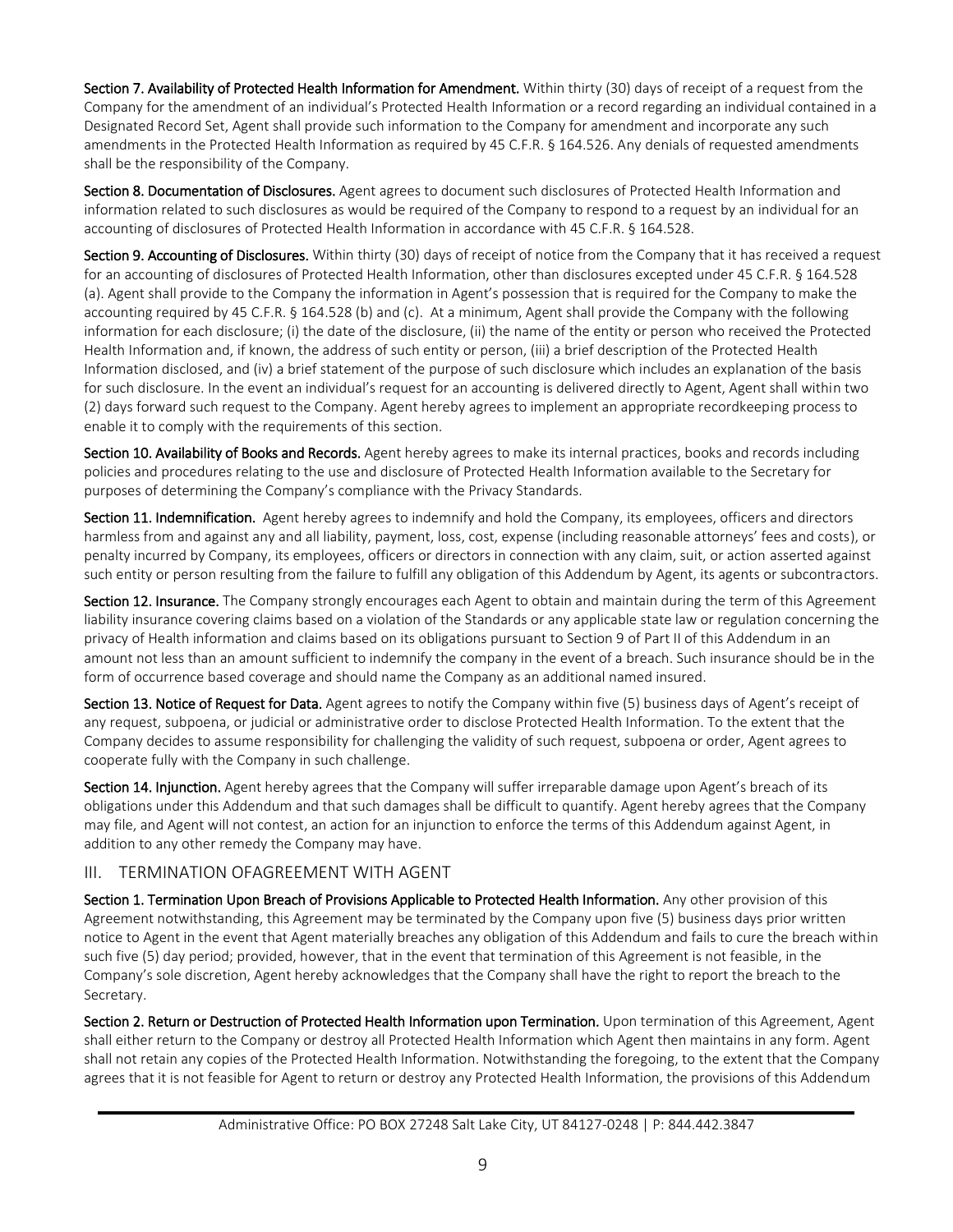shall survive termination of this Agreement and Agent shall limit any further uses and disclosures of such Protected Health Information to the purpose or purposes which make the return or destruction of such Protected Health Information infeasible.

Section 3. The Company's Right of Cure. The Company shall have the right to cure, at the expense of Agent, any breach of Agent's obligations under this Addendum. The Company shall give Agent notice of its election to cure any such breach and Agent shall cooperate fully in the efforts by the Company to cure Agent's breach. Agent shall pay for such services of the Company within thirty (30) days of receipt of the Company's request for payment.

Section 4. Transition Assistance. Following the termination of this Agreement for any reason, Agent agrees to provide transition services for the benefit of the Company, including the continued provision of its services required under this Agreement until notified by the Company that another provider of services is able to take over the provision of such services and the transfer of the Protected Health Information and other data held by Agent related to its services under this Agreement has been completed

### IV. DEFINITIONS FOR USE IN THIS ADDENDUM

"Data Aggregation" shall mean the combining of Protected Health Information by Agent with the Individually Identifiable Health Information created or received by Agent in its capacity as a business associate of another covered entity to permit data analyses that relate to the Health care operations of the Company and the other covered entity.

"Designated Record Set" shall mean the enrollment, payment, claims adjudication, and case or medical management record systems maintained by or for the Company, or any other group of records maintained by or for the Company and used, in whole or in part, by or for the Company to make decisions about individuals. As used herein the term "record" means any item, collection, or grouping of information that includes Protected Health Information and is maintained, collected, used, or disseminated by or for the Company.

"Individually Identifiable Health Information" shall mean information that is a subset of Health information, including demographic information collected from an individual, and (i) is created or received by a Health care provider, Health plan, Health care clearinghouse (as those terms are defined in the Privacy Standards), or employer; and (ii) relates to the past, present, or future physical or mental Health or condition of an individual; the provision of Health care to an individual; or the past, present or future payment for the provision of Health care to an individual; and (a) identifies the individual, or (b) with respect to which there is a reasonable basis to believe the information can be used to identify the individual.

"Privacy Standards" shall mean the Standards for Privacy of Individually Identifiable Health Information, 45 C.F.R. Parts 160 and 164.

"Protected Health Information" shall mean Individually Identifiable Health Information transmitted or maintained in any form or medium that Agent creates or receives from or on behalf of the Company in the course of fulfilling its obligations under this Agreement. "Protected Health Information" shall not include (i) education records covered by the Family Educational Rights and Privacy Act, as amended. 20 U.S.C. §1232g. and (ii) records described in 20 U.S.C. §1232g(a)(4)(B)(iv).

"Secretary" shall mean the Secretary of the United States Department of Health and Human Services. Except as specifically amended hereby, the Agreement shall remain in full force and effect.

\_\_\_\_\_\_\_\_\_\_\_\_\_\_\_\_\_\_\_\_\_\_\_\_\_\_\_\_ \_\_\_\_\_\_\_\_\_\_\_\_\_\_\_\_\_\_\_\_\_

With my signature, I acknowledge receipt of and agree to the terms of the Agent Privacy Addendum received from ACL Security Life Insurance Company.

Agent Signature Date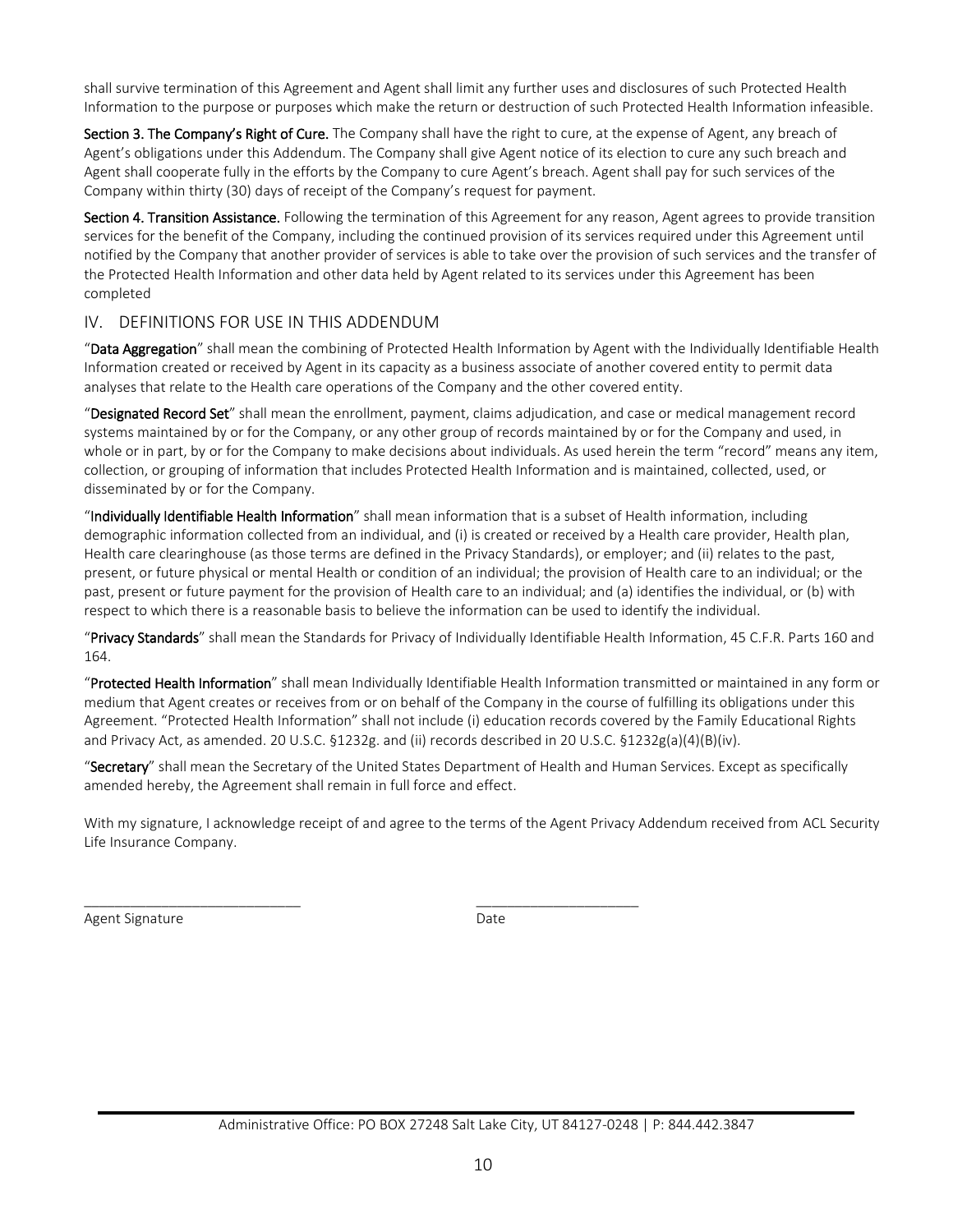## ATLANTIC COAST LIFE INSURANCE COMPANY AGENT ANTI-MONEY LAUNDERING POLICY

(revised 9/9/15)

### **INTRODUCTION**

The USA PATRIOT ACT Pub. Law 107-56(2001) "Uniting and Strengthening America by Providing Appropriate Tools Required to Intercept and Obstruct Terrorism Act was enacted in order to better protect the financial services industry from potential abuse by criminals and terrorists. Among other things, the Act requires insurance companies to establish anti-money laundering programs and the Department of the Treasury to set standards for these programs. The Treasury Department and its Financial Crimes Enforcement Network have issued regulations requiring insurance companies to establish an anti-money laundering program and to report suspicious transactions. In this program insurance agents and brokers are expected to play an important role.

### THE DEFINITION OF MONEY LAUNDERING

Money Laundering: Money Laundering is a varied and often complicated process that can, but does not always, involve cash transactions. Illegally-obtained money is filtered through a series of transactions that eventually make the money appear to be obtained from "clean", or legal, activities. The money laundering process has been described as having three phases that often overlap:

Placement- Injecting ill-gotten proceeds, including cash, into the financial system through transactions such as bank deposits.

Layering- Separating illicit proceeds from their criminal source through complex financial transactions.

Integration- Putting the proceeds back into circulation in the economy, with the appearance of legality.

### TERRORIST FINANCING

Terrorist Financing: Terrorist financing involves the use of money, which may be lawfully obtained, to fund illegal activities. Because the transactions often have a legitimate origin and can often involve small amounts of money, terrorist financing can be more difficult to identify than money-laundering activities. However, an effective anti-money laundering program can help prevent the use of legal funds for terrorism activities.

### AGENT RESPONSIBILITIES

Role In Gathering Information: Insurance agents are an integral part of the insurance industry due to their contact with applicants. As a result, the agent will often be in a critical position of knowledge as they have direct contact with applicants and are thus often in the best position to gather information and detect suspicious activity. General responsibilities will include:

- 1. Obtaining and providing a complete and accurate application and all other documents.
- 2. Cooperation with the Compliance Officer: Address: PO Box 27248, Salt Lake City, UT 84127-0248 Telephone Number (844) 442-3847
- 3. Reporting Suspicious Activities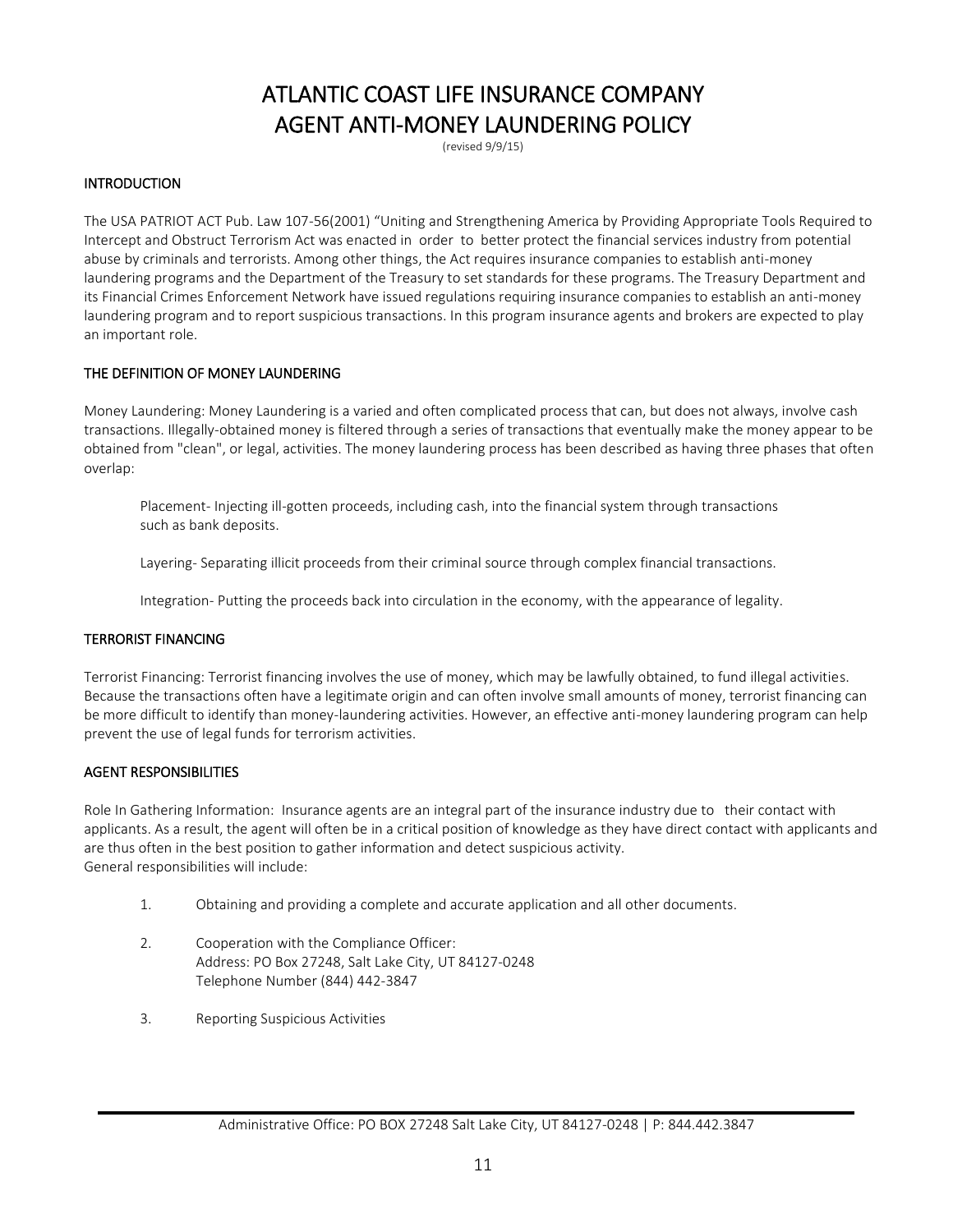### IDENTIFYING RED FLAGS AND REPORTING SUSPICIOUS ACTIVITIES

As agents, you are often in the best position to detect suspicious activity. To help in determining what consists of suspicious activity below is a list of "Red Flags."

Examples of Red Flags are:

- 1. Policy owner or applicant exhibits unusual concern about the insurance company's compliance with Government reporting requirements or its AML policies, particularly with respect to his or her identity, type of business and assets, or is reluctant or refuses to reveal information concerning business activities, or furnishes unusual or suspect identification or business documents.
- 2. Policy owner wishes to engage in transactions that lack business sense or apparent investment purposes, or are inconsistent with stated business strategy.
- 3. The information provided by the customer that identifies a legitimate source for funds is false, misleading, or substantially incorrect.
- 4. Policy owner exhibits a lack of concern regarding investment risks, commissions, surrender charges, sales charges, or other transaction costs.
- 5. Upon request the customer refuses to identify or fails to indicate any legitimate source for his or her funds and other assets.
- 6. The policy owner appears to be acting as an agent for an undisclosed principal, but declines or is reluctant, without legitimate commercial reasons, to provide information or is otherwise evasive regarding the person.
- 7. Policy owner or applicant has difficulty describing the nature of his or her business or lacks general knowledge of his or her industry; in the case of a business account.
- 8. Policy owner or applicant is from, or maintains accounts or policies in a Financial Action Task Force non-cooperative jurisdiction or a Financial Crimes Enforcement Network designated jurisdiction of Primary Money Laundering Concern. New business in any way involves individual, entities, or countries on the Office of Foreign Assets Control list.
- 9. The customer engages in transactions involving cash or cash equivalents or other "monetary" instruments that appear to be structured to avoid the \$5,000 government reporting requirements, especially if the cash or monetary instruments that are in an amount just below reporting or recording thresholds. Currently \$5,000 for a Suspicious Activity Report.
- 10. For no apparent reason, the applicant has multiple accounts under a single name or multiple names, with a large number of inter-account or third-party transfers.
- 11. Policy owner or customer makes a premium payment or deposit followed by an immediate request that the funds be wired out or transferred to a third party or another firm, with no apparent business or other purpose.
- 12. Policy owner requests that a transaction be processed in such a manner to avoid the insurance company's normal documentation protocols.
- 13. ACL experiences inflow of funds well beyond the known income or resources of the policy owner or customer.
- 14. Request is made for disbursements to be made payable to an agent or third party other than another financial institution.
- 15. Withdrawal, loan or surrender request is preceded by, or accompanied by, an address change.

### METHODS OF PAYMENT

Suspicious Methods of Payment: Certain forms of payment, including cash, money orders, traveler's check and bank checks can be used in the placement phase of a money laundering scheme. In order to eliminate possible money laundering schemes, the goal is to reduce the chances that we will be involved in a money laundering scheme. Because agents and brokers often collect the first premium payment due under a policy, it is the responsibility of agents to inform applicants of these rules and enforce them.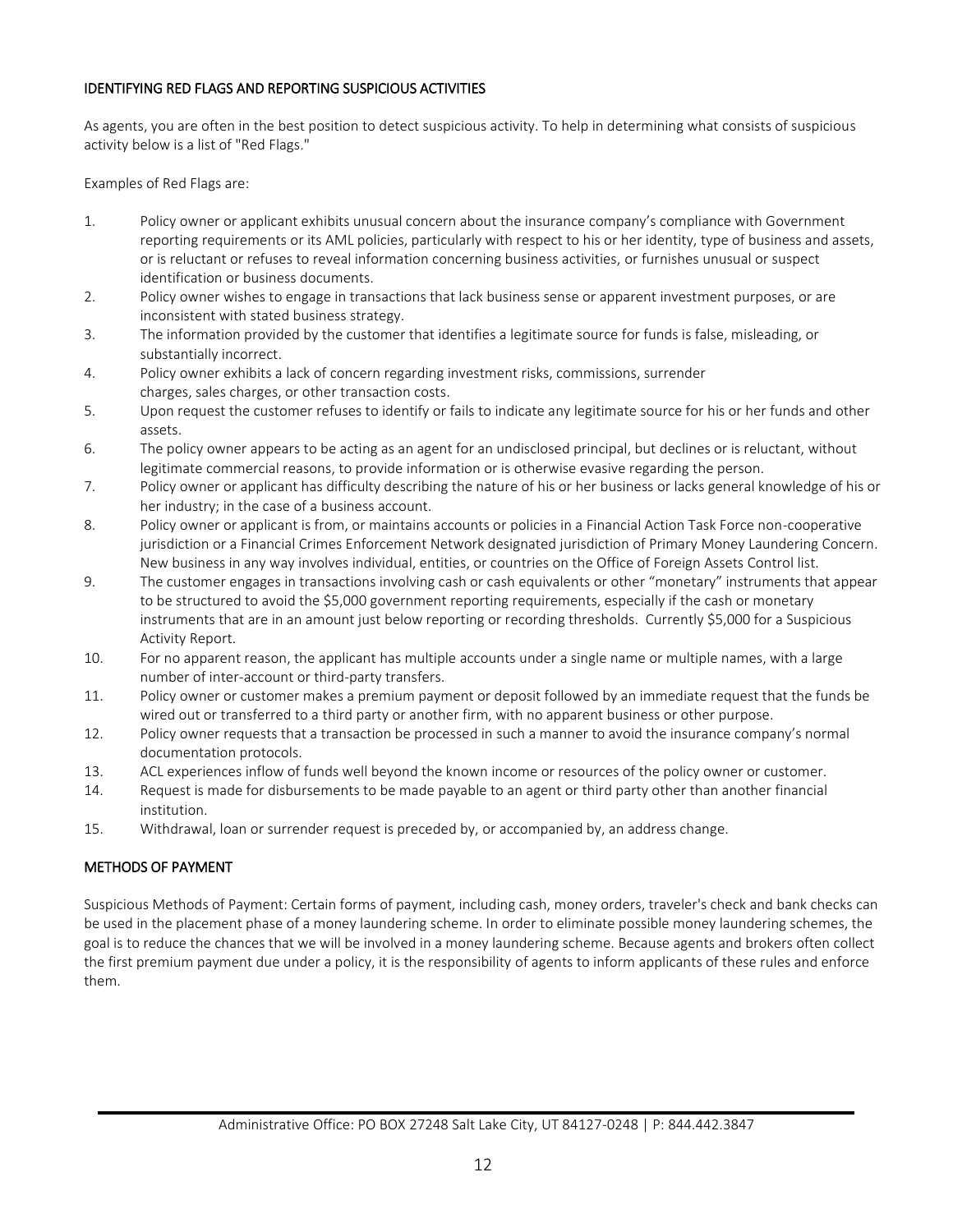### VERIFICATION OF FUNDS AND IDENTITY

Verification of Funds: If an applicant provides a form of payment that is cash, money orders, traveler's checks or bank checks, agents should inquire further about the source of the funds, i.e. where did the funds come from? Verification of Identity: For applicants who are natural persons or the sole proprietor of a business, the agent or brokers must obtain and record the following information before a policy can be issued:

- 1. NAME
- 2. ADDRESS
- 3. DATE OF BIRTH

In order to comply with Atlantic Coast Life Insurance Company's verification of identity:

- 1. Request an unexpired government-issued form of identification bearing a photograph.
- 2. Confirm that the photograph matches the applicant.
- 3. Confirm address, date of birth, and other personal information.
- 4. Record the identifying information from the identification.

Applicants who resist providing the necessary documentation and information, as described, or who appear to have provided false or misleading information, or information that cannot be verified, contact the Compliance Officer. ATLANTIC COAST LIFE INSURANCE COMPANY will then make a risk-based decision as to the quality of the information available and the circumstances of the client interaction.

### ASSEMBLING INFORMATION AND CONFIDENTIALITY

Information for Suspicious Reporting: As agents, it is crucial that the information about suspicious activity be reported to the Compliance Officer in a timely manner. The Compliance Officer may request additional information from you as an agent in order to complete a Suspicious Activity Report (SAR). Please obtain this information as quickly as possible, and ensure its accuracy.

Confidentiality: The fact that a SAR has been filed or considered, and the contents of any SAR that has been filed, are strictly confidential. The Compliance Officer has the sole responsibility for responding to any inquiry regarding the subject matter of any SAR. Any agent must not, under any circumstances, disclose the fact that a SAR has been filed, or considered, or the contents of a SAR, to the subject of a SAR or to any other person.

By my signature below I certify that I have read Atlantic Coast Life Insurance Company's ANTI MONEY LAUNDERING program that complies with the guidelines required by the Pub. Law 107- 56(2001) "Uniting and Strengthening America by Providing Appropriate Tools Required to Intercept and Obstruct Terrorism Act (USA Patriot Act) This document will be held in my agent file as evidence of my acknowledgement of my responsibilities as a licensed agent with Atlantic Coast Life Insurance Company.

Printed Name Signature

\_\_\_\_\_\_\_\_\_\_\_\_\_\_\_\_\_\_\_\_\_\_\_\_\_\_\_\_\_\_ \_\_\_\_\_\_\_\_\_\_\_\_\_\_\_\_\_\_\_\_\_\_\_\_\_\_\_\_\_\_\_\_\_\_\_

 $\Box$ 

Agent Number Date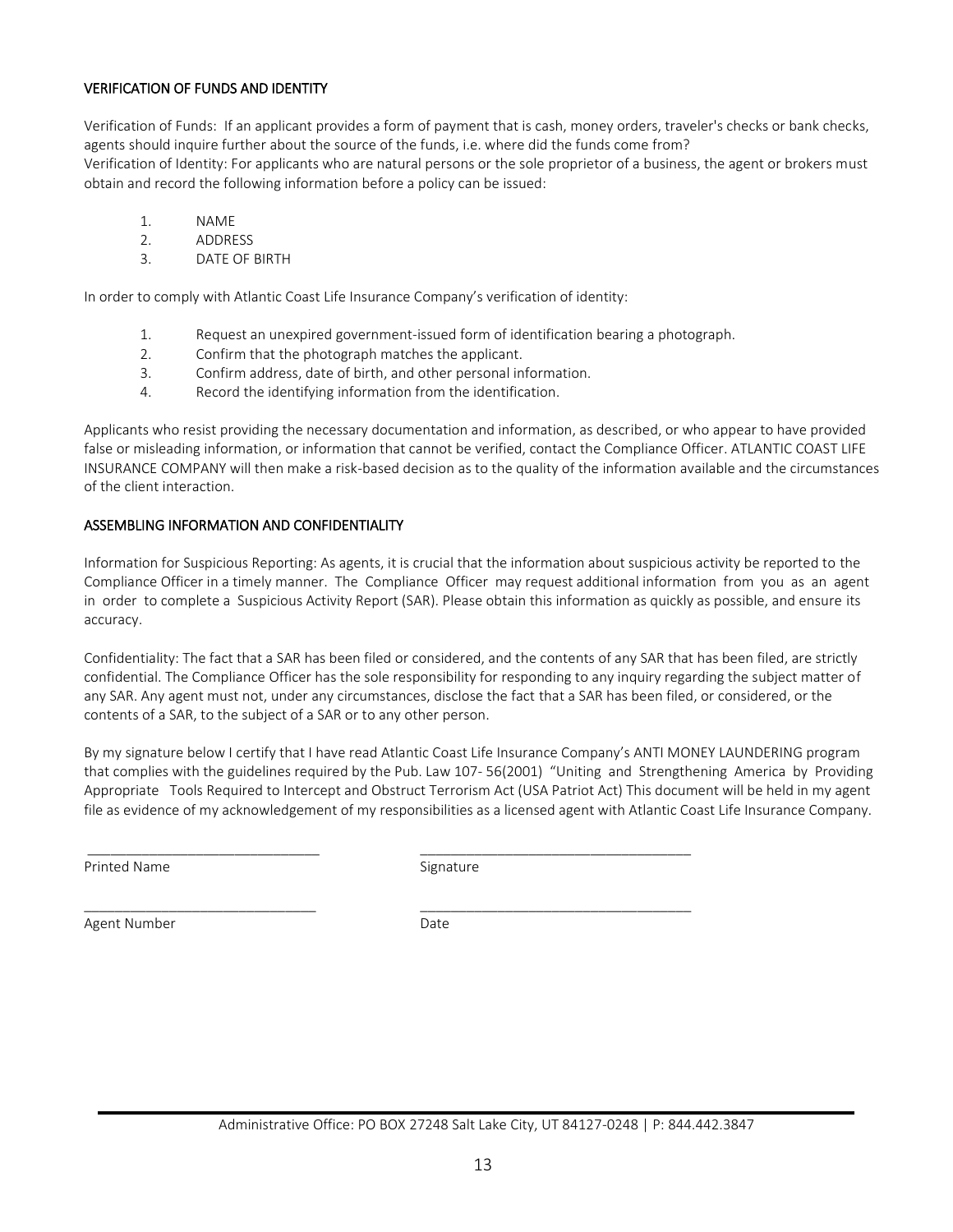## AGENT TRAINING PORTAL

Atlantic Coast Life Insurance Company product specific training is available online. The training can be completed before or after contracting, prior to submitting business.

To complete the Annuity Product Specific Training for Agents, follow the steps below:

1. Go to our Agent Portal [\(https://acl.admin-portal.org\)](http://r20.rs6.net/tn.jsp?t=6rlki5zab.0.0.sw4447sab.0&id=preview&r=3&p=https%3A%2F%2Facl.admin-portal.org) and click on the Trainings icon under the useful tools section at the bottom of the page. An agent number is not required in order to login and complete the trainings.

You may also access the site directly by visiting: [\(https://acl.admin-portal.org/training/\)](http://r20.rs6.net/tn.jsp?t=6rlki5zab.0.0.sw4447sab.0&id=preview&r=3&p=https%3A%2F%2Facl.admin-portal.org%2Ftraining%2F)

- 2. You will be directed to the home page of our training site. Click on the LOGIN button and use your e-mail address and SSN, TIN, or Agent Number (if you have already been assigned one) to login.
- 3. If your e-mail address is not registered on our training site, you will be directed to the Registration page. Fill out all necessary information and click SUBMIT to register.
- 4. Once registration is complete, the courses page will populate where you can select the course(s) to be completed.
- 5. Once required training is complete, certification will be automatically recorded in our system and will be available to print.

Please feel free to contact us at 844.442.3847 if you have any questions or need assistance.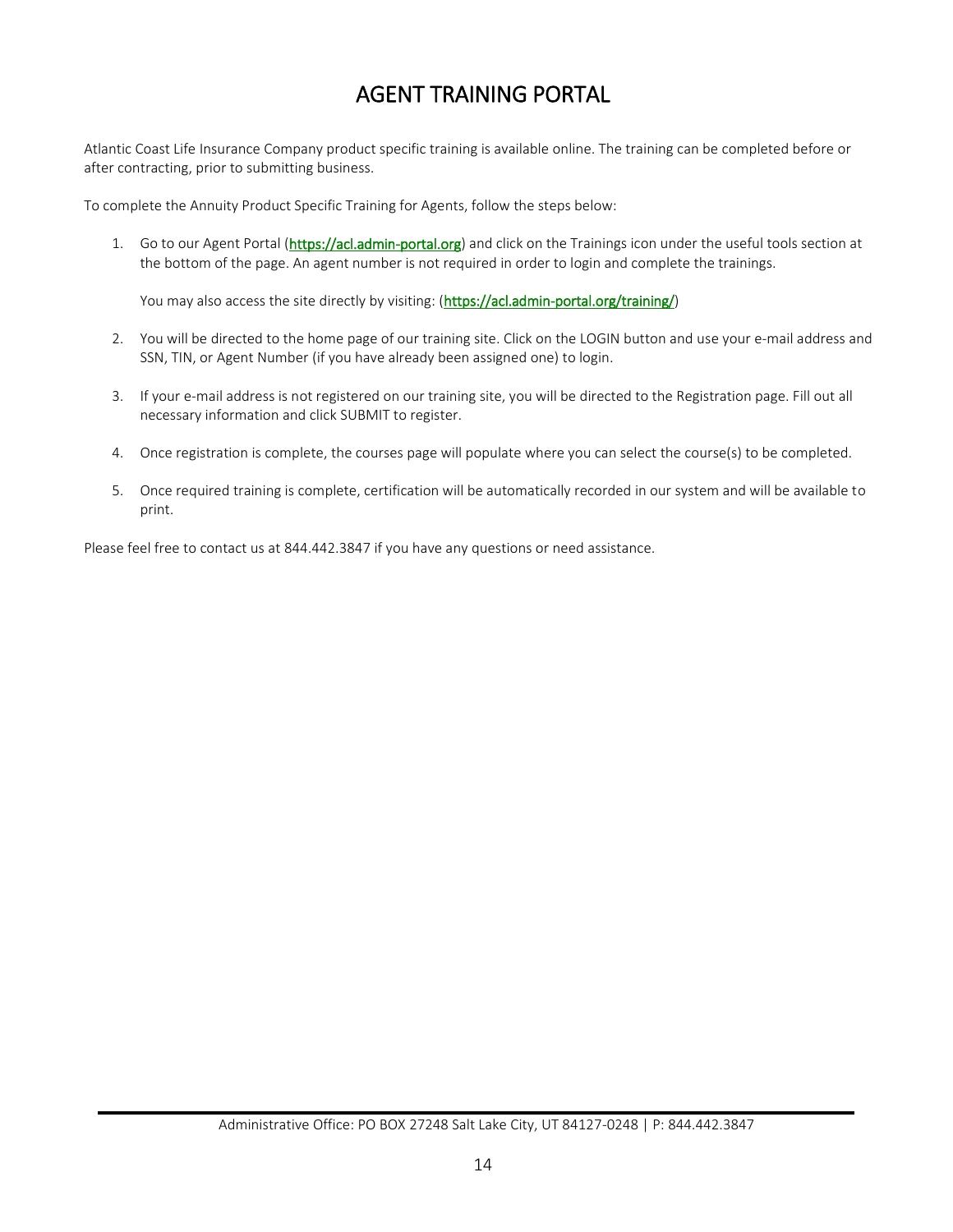

Atlantic Coast Life Insurance Company Administrative Office PO Box 27248 Salt Lake City, UT 84127-0248 FAX: 801-506-6008

## Check Deposit Authorization

I, the undersigned, do hereby authorize Atlantic Coast Life Insurance Company and its affiliates to deposit my check as indicated below. This authority is to remain in full force and effect until Atlantic Coast Life Insurance Company and its affiliates has received notification in writing from me of its termination in such time and in such manner as to afford Atlantic Coast Life Insurance Company and its affiliates a reasonable opportunity to act on it. In no event shall it be effective with respect to entries processed prior to receipt of notice of termination.

**I understand, this is not an assignment of commissions. 1099's will continue to be issued to the commission owner.**

## A VOIDED CHECK MUST BE ATTACHED TO VERIFY ACCOUNT NUMBER.

| $\vert$ New                     | or | Change Account                                                                                                                                                                                                                           |  |
|---------------------------------|----|------------------------------------------------------------------------------------------------------------------------------------------------------------------------------------------------------------------------------------------|--|
|                                 |    |                                                                                                                                                                                                                                          |  |
|                                 |    |                                                                                                                                                                                                                                          |  |
|                                 |    |                                                                                                                                                                                                                                          |  |
| or                              |    |                                                                                                                                                                                                                                          |  |
|                                 |    | Savings Account No.                                                                                                                                                                                                                      |  |
|                                 |    |                                                                                                                                                                                                                                          |  |
| Is This Electronic Deposit For: |    |                                                                                                                                                                                                                                          |  |
| $\Box$ Company                  | or | Individual (check one)                                                                                                                                                                                                                   |  |
|                                 |    | Printed Name <sub>n</sub> and the second second second second second second second second second second second second second second second second second second second second second second second second second second second second se |  |
|                                 |    |                                                                                                                                                                                                                                          |  |
|                                 |    |                                                                                                                                                                                                                                          |  |

PLEASE REMEMBER TO ATTACH A VOIDED CHECK TO VERIFY ACCOUNT NUMBER



012516